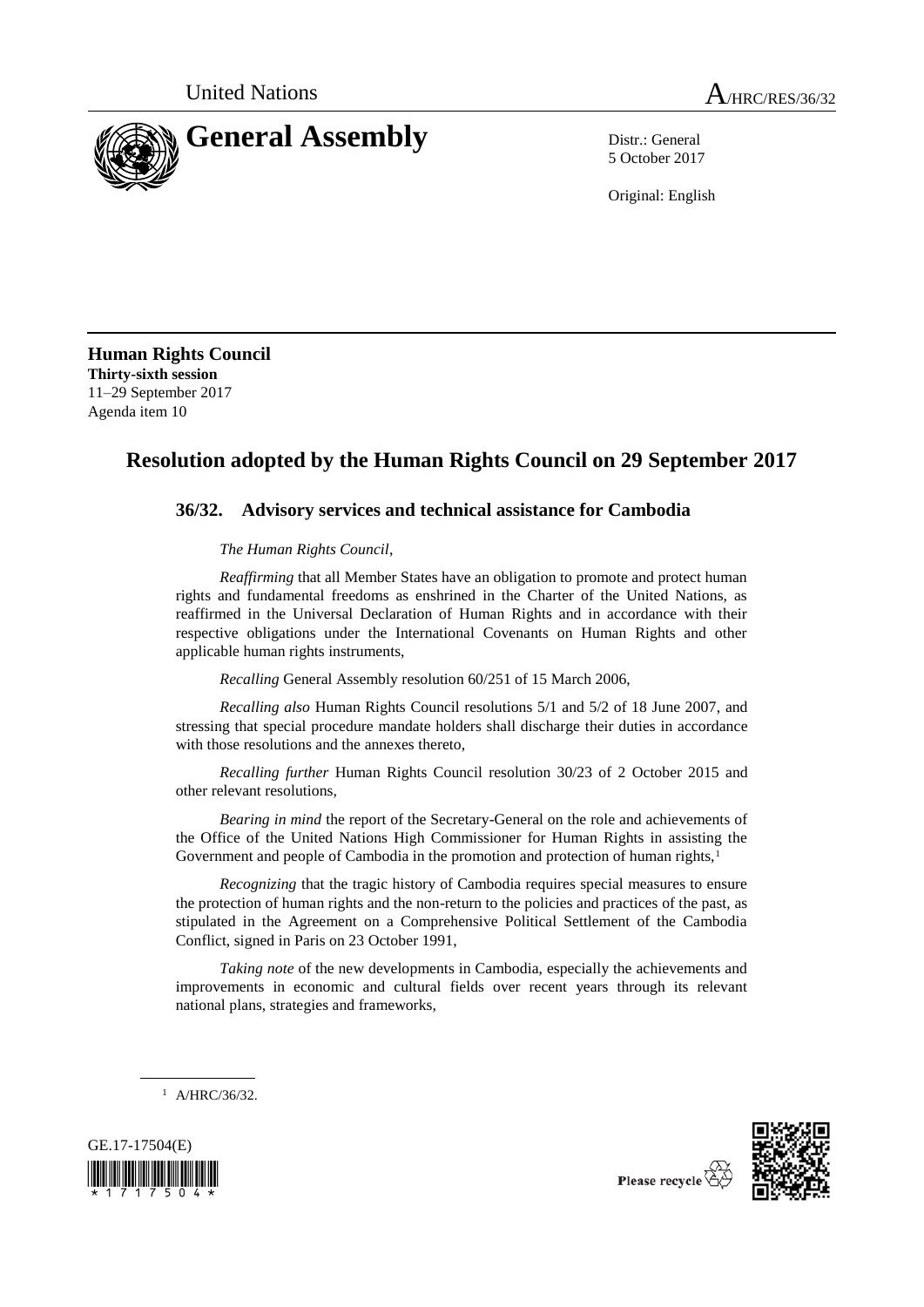*Welcoming* the fact that the communal election of 4 June 2017 was held in a generally orderly and peaceful manner and that the election campaigns were largely incident-free,

1. *Reaffirms* the importance of the Extraordinary Chambers in the Courts of Cambodia as an independent and impartial body, and believes it will significantly contribute to eradicating impunity and establishing the rule of law by, inter alia, exploiting its potential as a model court of Cambodia;

2. *Welcomes* the progress made with regard to the Extraordinary Chambers in the Courts of Cambodia, including the delivery of the verdict of the Supreme Court Chamber in case 002/01 against former senior leaders of Democratic Kampuchea, Nuon Chea and Khieu Samphan, who after appeals were found guilty of crimes against humanity and sentenced to life imprisonment on 23 November 2016, and supports the position of the Government of Cambodia and the United Nations to proceed with the tribunal in a fair, efficient and expeditious manner, given the further advanced age and frail health of the persons charged and the long overdue justice for the people of Cambodia;

3. *Expresses continued concern* over the financial situation of the Extraordinary Chambers, urges the Government of Cambodia to work with the United Nations and the States providing assistance to ensure the highest standards of administration of the Extraordinary Chambers, stresses the need for the Government and the international community to provide all appropriate assistance to the Extraordinary Chambers, and also stresses the importance of efficient and sustainable management of financial resources by the Extraordinary Chambers;

4. *Calls upon* the Government of Cambodia to transfer the knowledge and share the good practices of the court officials at the Extraordinary Chambers;

5. *Welcomes* the positive engagement of the Government of Cambodia in the second universal periodic review process and its acceptance of most of the recommendations made therein and the progress so far on their implementation;

6. *Welcomes* the reports of the Special Rapporteur on the situation of human rights in Cambodia <sup>2</sup> and the recommendations contained therein, also welcomes the conclusion in December 2016 of a new memorandum of understanding for the implementation of a technical cooperation programme on human rights between the Government of Cambodia and the field office in Phnom Penh of the Office of the United Nations High Commissioner for Human Rights to extend the mandate of that office for another two years, takes note of the need to maintain close and respectful consultations between the Government of Cambodia and the Special Rapporteur towards further improvements in the situation of human rights in the country and for the continued technical cooperation between the Office of the High Commissioner and the Government, and encourages the Special Rapporteur and the field office in Phnom Penh to continue to exchange information in order to assist in the effective implementation of their respective mandates, bearing in mind their independence;

7. *Encourages* the enhancement of cooperation between the Government of Cambodia and the Office of the High Commissioner, as specified in the memorandum of understanding between the Government and the field office in Phnom Penh of the Office of High Commissioner, and calls upon the Government to implement the recommendations made by the Special Rapporteur, taking into account the national context of Cambodia;

<sup>2</sup> A/HRC/27/70, A/HRC/30/58, A/HRC/33/62 and A/HRC/36/61.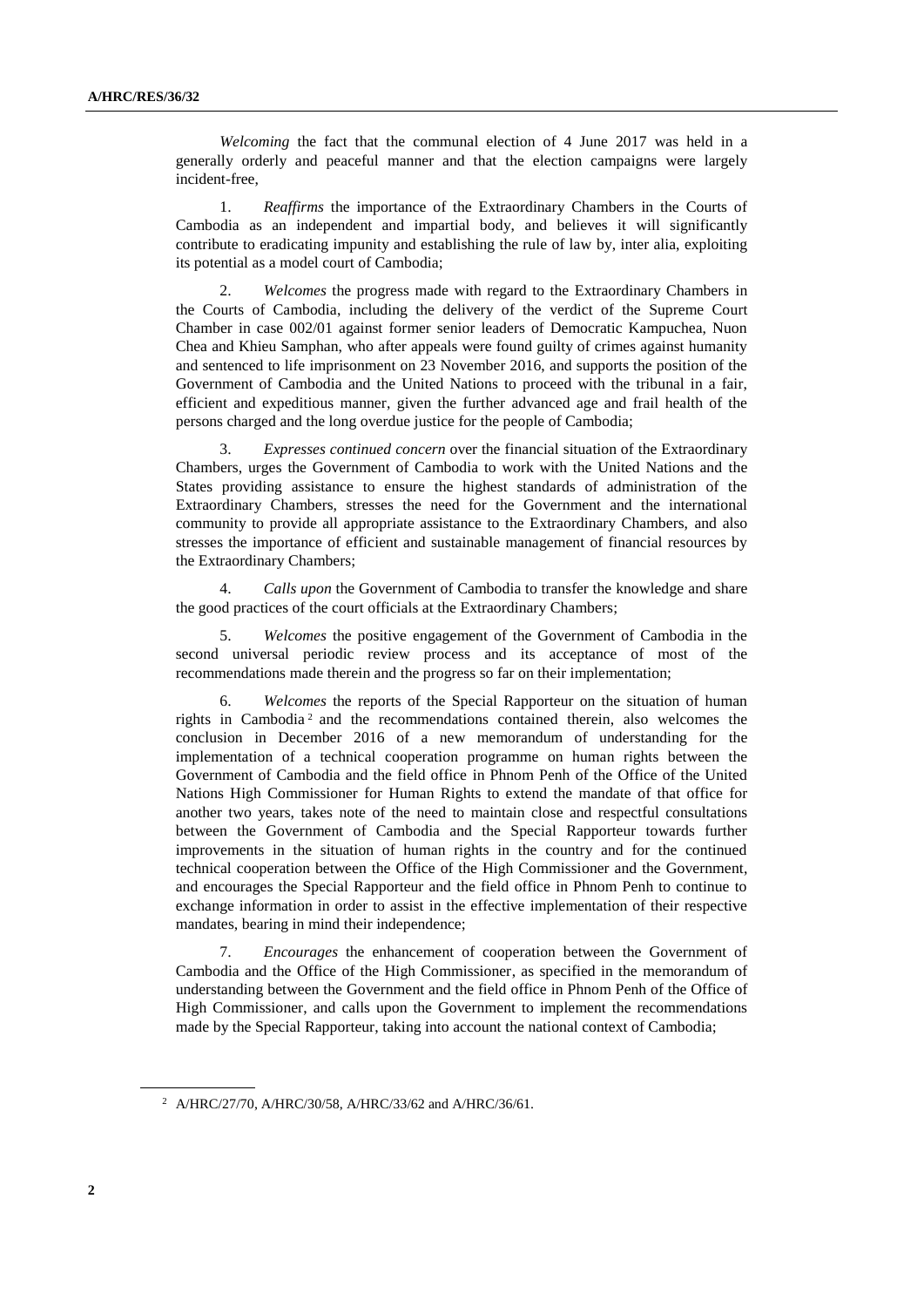8. *Reaffirms* the need for the Government of Cambodia to strengthen efforts to consolidate and abide by the rule of law, including through the adoption, amendment and further implementation of essential laws and codes for establishing a democratic society and an independent judiciary;

9. *Notes* the efforts and progress made by the Government of Cambodia in promoting legal reform under the leadership of the Council of Legal and Judicial Reform, including enforcing basic laws, such as the civil procedure code, the civil code, the criminal procedure code and the penal code;

Also notes the implementation of three fundamental laws on the judiciary, namely the Law on the Statute of Judges and Prosecutors, the Law on the Organization and Functioning of the Courts and the amendment to the Law on the Organization and Functioning of the Supreme Council of the Magistracy, and urges the Government of Cambodia to continue further its efforts at judicial reform, including through the fair, effective and transparent application of these laws;

11. *Stresses* the need for the Government of Cambodia to continue to enhance its efforts to investigate urgently and to prosecute, in accordance with due process of law and its obligations under international human rights treaties, all those who have perpetrated serious crimes, including violations of human rights, expresses deep concern over the death of the political analyst on 10 July 2016 and the chilling effect this has had on civil society and independent voices in Cambodia, calls upon the authorities of Cambodia to launch a full and transparent probe into those cases, and stresses the importance of a full independent judicial process under the Cambodia courts of law;

12. *Notes* the efforts made by the Government of Cambodia in combating corruption, encourages the implementation of the penal code and the anti-corruption law, and also encourages the Government to continue other such efforts, including through the activities of the Anti-Corruption Unit;

13. *Welcomes* the efforts made by the Government of Cambodia in combating crimes, such as trafficking in persons, the exploitation of labour and the sexual exploitation of women and children, and urges the Government to make further efforts to this end, in concert with the international community, to combat outstanding key problems in this area;

14. *Takes note* of the latest findings regarding gender-based issues in Cambodia, and encourages the Government of Cambodia to strengthen its efforts on gender-based issues, including by effectively enforcing existing laws and regulations;

15. *Encourages* the Government of Cambodia to continue implementing its fiveyear strategy for gender equality, promoting women's economic, social and political empowerment, including their participation in decision-making processes, and the expansion of women's economic benefits through improved working conditions, social protection and labour standards;

16. *Also encourages*, in this context, the Government of Cambodia to monitor the implementation of the 2001 Land Law, including regarding specific obstacles to women and vulnerable groups in obtaining land ownership and rights;

17. *Notes* the efforts made by the Government of Cambodia to resolve land issues, inter alia, through the implementation of relevant laws and regulations, including a moratorium on economic land concessions and systematic land registration, expresses concern at the outstanding issues in this area, and urges the Government to continue and enhance its efforts to resolve them equitably and expeditiously in a fair and open manner, taking into consideration the rights of and the actual consequences for the parties concerned and in accordance with relevant laws and regulations, such as the Land Law, the Law on Expropriation, the Circular on the Settlement of Illegal Temporary Building in Cities and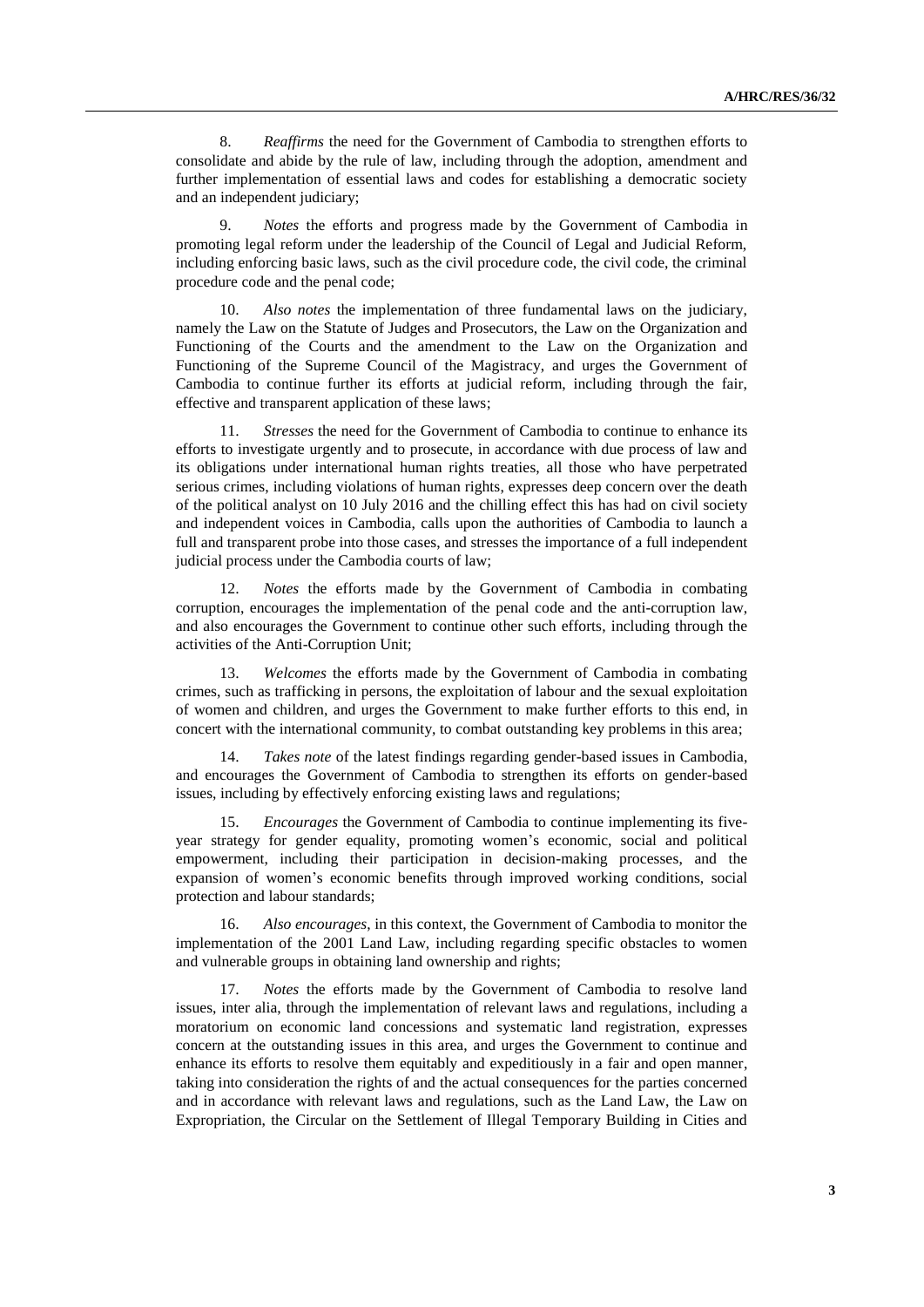Urban Areas and the National Housing Policy, and by strengthening the capacity and effectiveness of relevant institutions, such as the National Authority for Land Dispute Resolution and cadastral committees at the national, provincial and district levels;

Also notes the commitments made and the progress achieved by the Government of Cambodia in implementing its obligations under international human rights treaties and conventions to which it is a party, and urges the Government to continue to take steps to meet its obligations under those treaties and conventions, and to this end to strengthen its cooperation with United Nations agencies, including the Office of the High Commissioner, through enhanced dialogue and the development of joint activities;

19. *Further notes* the commitment of the Government of Cambodia to establish a national human rights institution, and urges that this be done in accordance with the principles relating to the status of national institutions for the promotion and protection of human rights (the Paris Principles) and upon sufficient consultation with relevant stakeholders;

20. *Welcomes* the efforts made by the Cambodian Human Rights Committee, especially in resolving complaints from individuals;

21. *Also welcomes* the efforts and progress made by the Government of Cambodia in promoting decentralization and deconcentration reform with the aim of achieving democratic development by strengthening subnational and grass-roots institutions;

22. *Expresses serious concern* over the recent deterioration of the civil and political environment in Cambodia due to the chilling effects of judicial prosecutions and other actions against members of political parties, civil society and the media, in particular the recent arrest and detention of Kem Sokha, a political opposition leader, and calls upon all parties, inter alia, the ruling party, to work together towards de-escalating the tensions and building trust and confidence by restoring dialogue with relevant stakeholders in the country, and calls upon the Government of Cambodia to guarantee the right to freedom of expression and association and to fulfil its accountability for the cases concerned;

23. *Expresses concern* about the restrictions imposed on the media, civil society and political parties and the negative impact of the Law on Associations and Non-Governmental Organizations and the amendments of 28 February and 10 July 2017 to the Law on Political Parties, urges the Government of Cambodia to make continuous efforts to ensure an environment conducive to the conduct of political activities by all political parties under democratic principles and the rule of law, and to make further efforts to improve its electoral system in accordance with international standards so that its election process as a whole is satisfactory and acceptable to all parties concerned, and calls upon the Government to take steps to ensure that the elections set to be held in July 2018 do so in an open and fair manner;

24. *Notes with concern* that the 2017 amendments to the Law on Political Parties could lead to an arbitrary restriction on the activities of political parties, encourages all stakeholders to promote a peaceful democratic process under the rule of law and adherence to a system of pluralistic liberal democracies through the participation of all elected representatives in parliamentary debate, in accordance with the Constitution, and calls upon the Government of Cambodia to ensure the protection of parliamentary immunity for this purpose;

25. *Urges* the Government of Cambodia to take appropriate measures to encourage and enable civil society, including independent trade unions and media, to play a constructive role in consolidating democratic development in Cambodia, including by